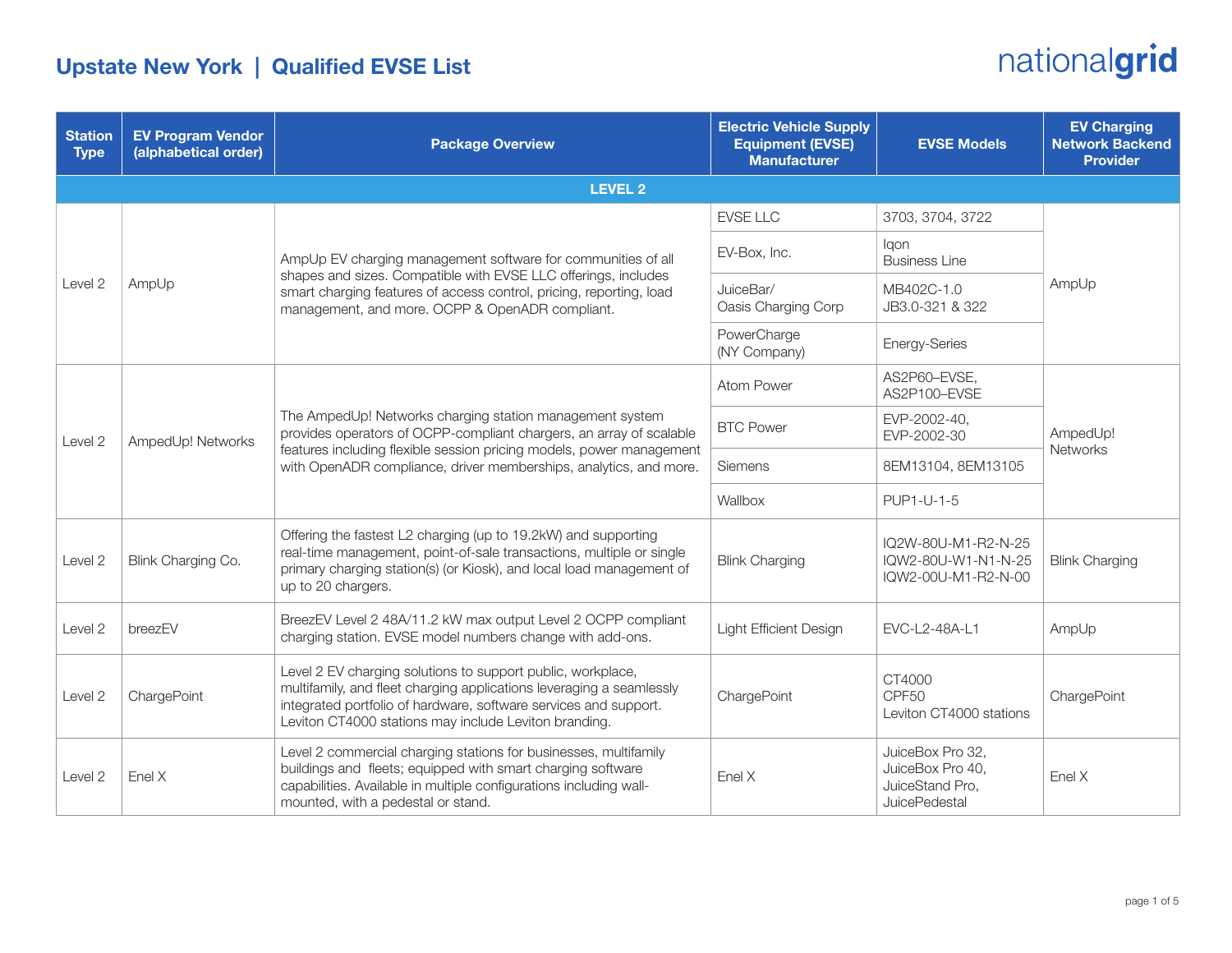| <b>Station</b><br><b>Type</b> | <b>EV Program Vendor</b><br>(alphabetical order) | <b>Package Overview</b>                                                                                                                                                                                                                  | <b>Electric Vehicle Supply</b><br><b>Equipment (EVSE)</b><br><b>Manufacturer</b> | <b>EVSE Models</b>                                             | <b>EV Charging</b><br><b>Network Backend</b><br><b>Provider</b> |
|-------------------------------|--------------------------------------------------|------------------------------------------------------------------------------------------------------------------------------------------------------------------------------------------------------------------------------------------|----------------------------------------------------------------------------------|----------------------------------------------------------------|-----------------------------------------------------------------|
|                               |                                                  | <b>LEVEL 2 continued</b>                                                                                                                                                                                                                 |                                                                                  |                                                                |                                                                 |
| Level 2                       | EV Connect, Inc.                                 | EV Connect turn-key EVSE solution which includes both EV Connect's EV<br>Cloud™ Charge Point Management System and BTC Power's L2 EVSE.                                                                                                  | BTCPower, Inc.                                                                   | EVP-2002-30<br>EVP-2002-40                                     | EV Connect, Inc.                                                |
| Level 2                       | EV Connect, Inc.                                 | EV Connect turn-key EVSE solution which includes both EV Connect's<br>EV Cloud™ Charge Point Management System and EV-Box L2 EVSE.                                                                                                       | EV-Box, Inc.                                                                     | $BL-1$                                                         | EV Connect, Inc.                                                |
| Level 2                       | EvGateway                                        | EvGateway is an OCPP Compliant Network and can communicate<br>with any OCPP Complaint Charging Stations including Smart Charging<br>Capabilities. Model # changes with Add-Ons                                                           | BTCPower, Inc.                                                                   | BTC 2002-30W<br>BTC 2002-30P                                   | EvGateway                                                       |
| Level 2                       | EvGateway                                        | EvGateway is an OCPP Compliant Network and can communicate<br>with any OCPP Complaint Charging Stations including Smart Charging<br>Capabilities. Model # changes with Add-Ons                                                           | <b>Tellus Power Green</b>                                                        | UP160J-PMP-COM                                                 | EvGateway                                                       |
| Level <sub>2</sub>            | EvGateway                                        | EvGateway is an OCPP Compliant Network and can communicate<br>with any OCPP Complaint Charging Stations including Smart Charging<br>Capabilities. Model # changes with Add-Ons                                                           | <b>Efacec Electric Mobility</b>                                                  | $EF-EV-01$                                                     | EvGateway                                                       |
| Level 2                       | EV-Box, Inc.                                     | Charging stations use OCPP and can communicate with OCPP<br>network providers. BusinessLine charging stations are equipped with<br>Smart Charging, Load Balancing and Peak Shaving features.                                             | EV-Box, Inc.                                                                     | <b>Business Line</b><br>B2320-45063 65063<br>B2323-45063 65063 | EV Connect, Inc or<br>Greenlots                                 |
| Level 2                       | EvoCharge                                        | EVSE hardware using OCPP for integration and flexibility. Industry<br>leading cable management options include EvoReel and Retractor,<br>available in multiple lengths. Charging stations can mounted on wall,<br>pedestal, or overhead. | EvoCharge                                                                        | <b>iEVSE, iEVSE Plus</b>                                       | <b>EV Connect</b>                                               |
| Level 2                       | <b>EVSE LLC</b>                                  | Single port station offered in wall or pole mounted configurations with<br>either wrap around cable (3703) or autocoil configurations (3704) or a<br>ceiling-mounted station designed for parking garages (3722).                        | <b>EVSE LLC</b>                                                                  | 3703<br>3704<br>3722                                           | Greenlots<br>Zevtron                                            |
| Level <sub>2</sub>            | <b>FLO</b>                                       | The CoRe+ Charging Stations provide a built to last networked-smart<br>charging station solution, CSA/UL approved with a NEMA 4X Cast<br>Aluminum enclosure.                                                                             | <b>FLO</b>                                                                       | CoRe+                                                          | Flo                                                             |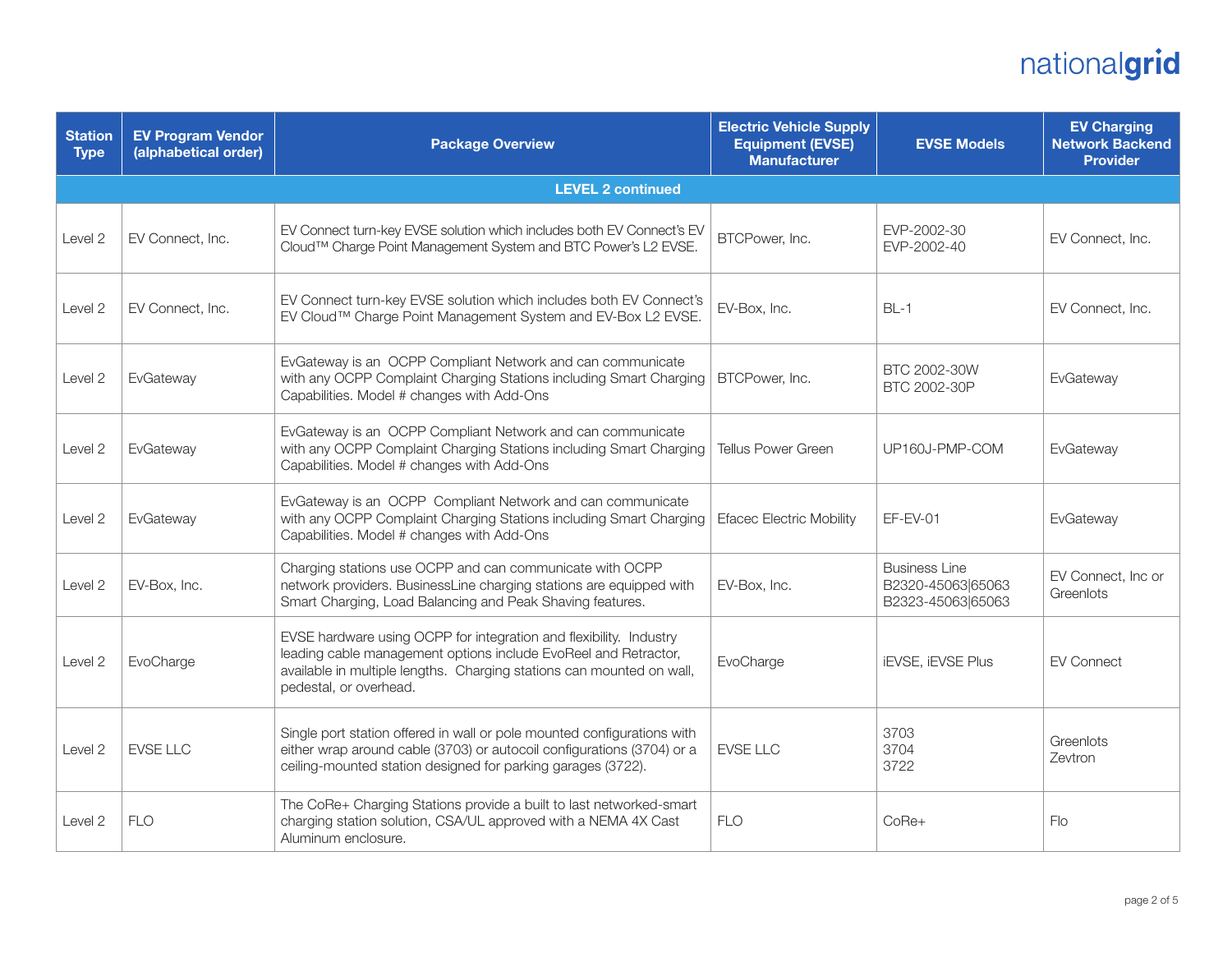| <b>Station</b><br><b>Type</b> | <b>EV Program Vendor</b><br>(alphabetical order) | <b>Package Overview</b>                                                                                                                                                                                                                                   | <b>Electric Vehicle Supply</b><br><b>Equipment (EVSE)</b><br><b>Manufacturer</b> | <b>EVSE Models</b>                                                    | <b>EV Charging</b><br><b>Network Backend</b><br><b>Provider</b> |
|-------------------------------|--------------------------------------------------|-----------------------------------------------------------------------------------------------------------------------------------------------------------------------------------------------------------------------------------------------------------|----------------------------------------------------------------------------------|-----------------------------------------------------------------------|-----------------------------------------------------------------|
|                               |                                                  | <b>LEVEL 2 continued</b>                                                                                                                                                                                                                                  |                                                                                  |                                                                       |                                                                 |
| Level 2                       | Greenlots                                        | Charging stations use OCPP                                                                                                                                                                                                                                | Efacec Electric Mobility,<br>S.A.                                                | EV-CP G2                                                              | Greenlots                                                       |
| Level 2                       | Greenlots                                        | Charging stations use OCPP and can communicate with OCPP<br>network providers. BusinessLine charging stations are equipped with<br>Smart Charging, Load Balancing and Peak Shaving features.                                                              | EV-Box, Inc.                                                                     | <b>Business Line</b><br>B2320-45063 65063<br>B2323-45063 65063        | Greenlots                                                       |
| Level 2                       | Greenlots                                        | Charging stations use OCPP and can communicate with OCPP<br>network providers.                                                                                                                                                                            | <b>EVSE LLC</b>                                                                  | 3703<br>3704                                                          | Greenlots                                                       |
| Level 2                       | Livingston Energy<br>Group                       | Standard models with manual cable management (103 IHD) and auto<br>cable retraction (104 IHD), utility pole mount with auto cable retraction<br>(105 IHD), and ceiling mount with auto cable retraction (106 IHD).                                        | Livingston Energy Group                                                          | 103 IHD<br>104 IHD<br>105 IHD<br>106 IHD<br>CP203                     | Livingston Charge<br>Port (EV Network) &<br>Greenlots           |
| Level 2                       | Oasis Charger Corp<br>d/ba Juice Bar             | Charging station use OCPP (Open Charge Point Protocol)                                                                                                                                                                                                    | Oasis Charging<br>Corporation                                                    | MB402C-1.0                                                            | Greenlots & AmpUp                                               |
| Level 2                       | PowerCharge                                      | PowerCharge level 2 stations are available in three models and<br>use open-source, OCPP to communicate with backend software<br>providers. Available features include; adjustable amperage<br>(16A to 70A available), load management, cable retraction.  | PowerCharge (a New<br>York State Company)                                        | Energy-Series,<br>Pro-Series,<br>Pro-Lightning Series                 | <b>EV Connect</b>                                               |
| Level 2                       | SemaConnect                                      | SemaConnect Series 6 Smart EV Charging Solution                                                                                                                                                                                                           | SemaConnect                                                                      | Series 6                                                              | SemaConnect                                                     |
| Level 2                       | Siemens Industry Inc.                            | Siemens VersiCharge AC EVSE are powerful 40A [9.6kW] and 48A<br>[11.5kW] Level 2 chargers with advanced connectivity via WiFi,<br>Ethernet, cellular, Modbus and OCPP for connectivity to EVGateway<br>and other systems. RFID reader and cards standard. | Siemens Industry Inc.                                                            | VersiCharge Commercial<br>Models: 8EM13104*,<br>8EM13105*, US2:VERSI* | EVGateway                                                       |
| Level 2                       | SWTCH Energy Inc.                                | SWTCH Energy is a non-proprietary provider of EV charging and<br>energy management solutions.                                                                                                                                                             | LiteOn                                                                           | EX-1762-1A30                                                          | SWTCH Energy Inc.                                               |
| Level 2                       | Volta Charging                                   | Charging station with 55" digital screens                                                                                                                                                                                                                 | EverCharge                                                                       | 40A AC Charge Station                                                 | Volta Charging                                                  |
| Level 2                       | Zevtron                                          | Charging stations that are OCPP compliant and can communicate<br>with OCPP network providers. OpenADR2.0b certified, quick and easy<br>driver access, flexible pricing tables and load management.                                                        | EVSE LLC                                                                         | 3703<br>3704<br>3722                                                  | Zevtron                                                         |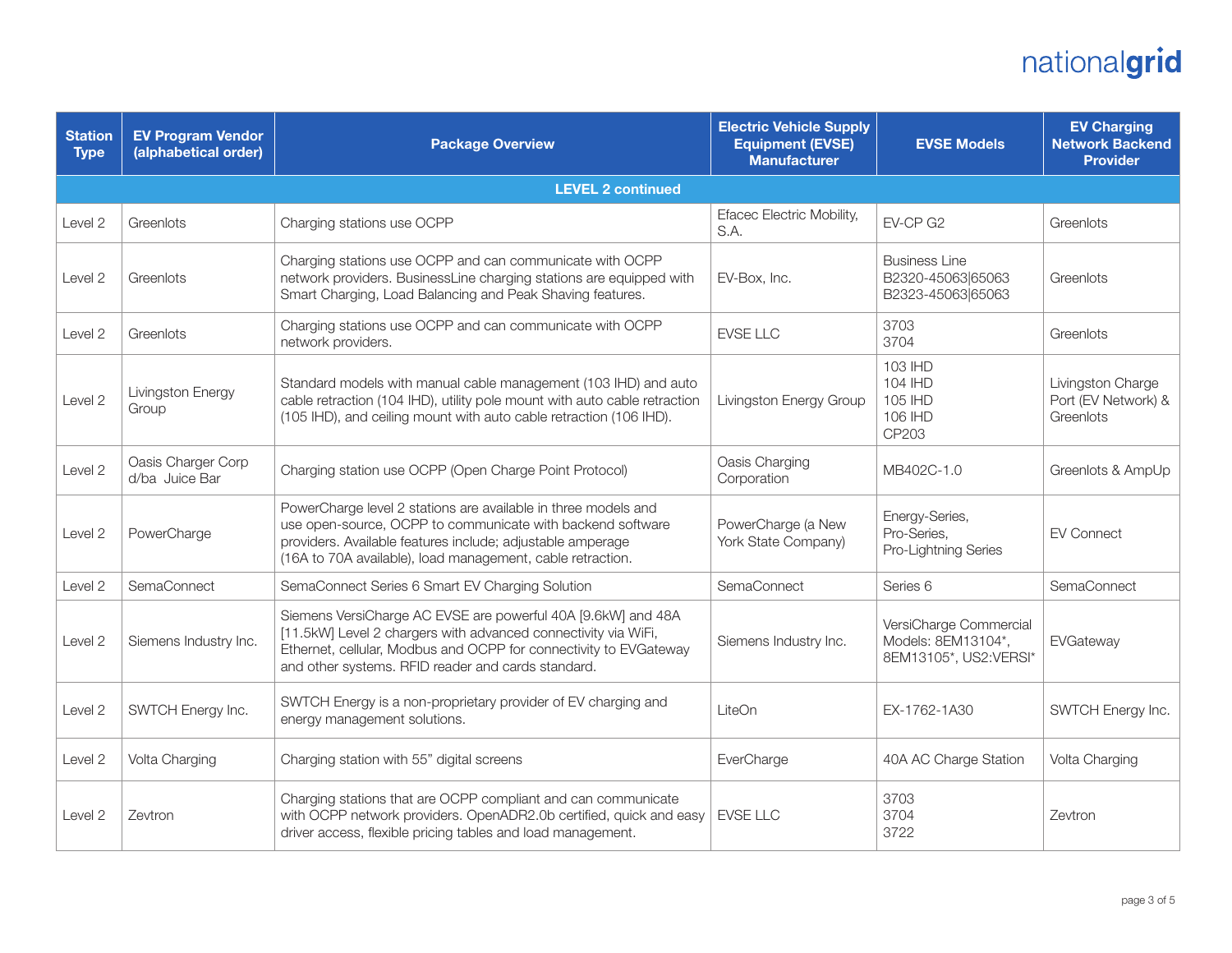| <b>Station</b><br><b>Type</b> | <b>EV Program Vendor</b><br>(alphabetical order) | <b>Package Overview</b>                                                                                                                                                                               | <b>Electric Vehicle</b><br><b>Supply Equipment</b><br>(EVSE) Manufacturer | <b>EVSE Models</b>                   | <b>EV Charging</b><br><b>Network Backend</b><br><b>Provider</b> |
|-------------------------------|--------------------------------------------------|-------------------------------------------------------------------------------------------------------------------------------------------------------------------------------------------------------|---------------------------------------------------------------------------|--------------------------------------|-----------------------------------------------------------------|
|                               |                                                  | <b>DC FAST CHARGING (DCFC)</b>                                                                                                                                                                        |                                                                           |                                      |                                                                 |
| <b>DCFC</b>                   | ChargePoint                                      | DC fast charging portfolio including the CPE250 solution providing<br>up to 62.5kW (125kW paired) and the Express Plus distributed DC<br>platform providing up to 350kW with a scalable architecture. | ChargePoint                                                               | <b>CPE250</b><br><b>Express Plus</b> | ChargePoint                                                     |
| <b>DCFC</b>                   | Enel X                                           | JuiceNet-enabled 50 kW DCFC charging stations for businesses and<br>fleets; equipped with smart charging software capabilities.                                                                       | Enel X                                                                    | JuicePump 50 kW                      | Enel X                                                          |
| <b>DCFC</b>                   | EV Connect. Inc.                                 | EV Connect EVSE solution includes both EV Connect's EV Cloud™<br>Charge Point Management System and ABB's DCFC offering (50 kW<br>minimum with ability to scale to 350 kW).                           | ABB, Inc.                                                                 | Terra 53 CJ                          | EV Connect, Inc.                                                |
| <b>DCFC</b>                   | EV Connect, Inc.                                 | EV Connect EVSE solution includes both EV Connect's EV Cloud™<br>Charge Point Management System and BTC Power's offering (50 kW<br>minimum with ability to scale to 350 kW).                          | BTCPower, Inc.                                                            | $L3-50-CS$                           | EV Connect, Inc.                                                |
| <b>DCFC</b>                   | EvGateway                                        | EvGateway is an OCPP Compliant Network and can communicate<br>with any OCPP Complaint Charging Stations including Smart Charging<br>Capabilities. Model # changes with Add-Ons                        | ABB, Inc                                                                  | Terra 53 CJ                          | EvGateway                                                       |
| <b>DCFC</b>                   | EvGateway                                        | EvGateway is an OCPP Compliant Network and can communicate<br>with any OCPP Complaint Charging Stations including Smart Charging<br>Capabilities. Model # changes with Add-Ons                        | BTCPower, Inc.                                                            | L3S-50-480-01-003                    | EvGateway                                                       |
| <b>DCFC</b>                   | EvGateway                                        | EvGateway is an OCPP Compliant Network and can communicate<br>with any OCPP Complaint Charging Stations including Smart Charging<br>Capabilities. Model # changes with Add-Ons                        | <b>Efacec Electric Mobility</b>                                           | QC45                                 | EvGateway                                                       |
| <b>DCFC</b>                   | EVgo Services LLC                                | 50 kW fast charging station                                                                                                                                                                           | ABB, Inc.                                                                 | Terra 53 CJ                          | EVgo Services LLC                                               |
| <b>DCFC</b>                   | EVgo Services LLC                                | 50 kW fast charging station                                                                                                                                                                           | BTCPower, Inc.                                                            | EVP-FC-50-001                        | EVgo Services LLC                                               |